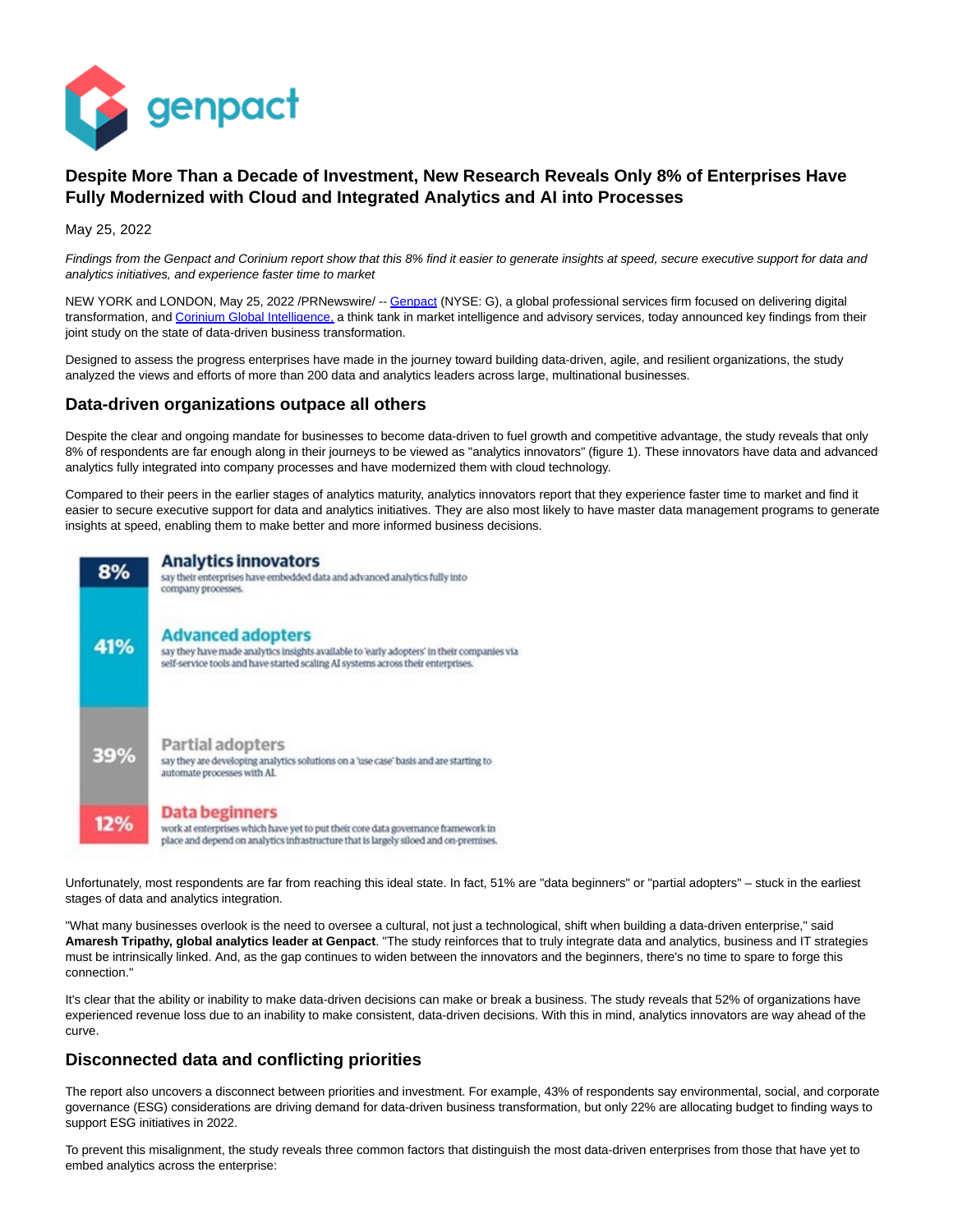- **Cross-departmental collaboration**: consistent collaboration between business and technology leaders on analytics and 1. cloud initiatives, plus support from company executives, are critical to the success of any widescale transformation and common among leading organizations.
- **Alignment between technology and business strategy**: data-driven organizations have successfully led a cultural shift 2. that intrinsically aligns business and technology strategy across all corners of the enterprise. Only 6% of analytics innovators find it very challenging to secure executive support for establishing a data-driven business culture compared to 49% of partial adopters.
- **Building data literacy with trusted insights**: for a truly data-driven enterprise, every employee must use data to inform 3. their decisions. As a result, data literacy is essential to ensure employees can turn data into insight – this has become a business wide concern. To support this shift, 38% of analytics innovators are investing in establishing master datasets for business-critical functions to empower employees, compared to just 29% of data beginners, 17% of partial adopters, and 21% of advanced adopters.

"While the benefit of embedding data and advanced analytics fully into company processes is clear, incorporating data across every area of a business and sharing across departments is no longer just an IT concern," adds **Krista Vazquez, Managing Director for Americas at Corinium Global Intelligence.** "A lack of data literacy among many business leaders highlights a deeply unmet need for organizations to think about their technology and data-backed investments, cultural change, regulatory constructs, and upskilling opportunities."

## **Survey methodology**

Corinium surveyed 200 data and analytics leaders from the U.S. (50%), Germany (15%), and the U.K. (35%). The firm selected respondents from companies with annual revenues of at least \$1 billion in sectors, including banking and financial services, insurance, healthcare and life sciences, technology, consumer packaged goods, media and entertainment, industrial manufacturing, and retail. Their role levels range from C-level to directors, VPs or department heads, and all influence their organizations' data, analytics, and cloud strategies.

To learn more, download the report[, Data-Driven Business Transformation.](https://c212.net/c/link/?t=0&l=en&o=3546854-1&h=2645198508&u=https%3A%2F%2Fwww.genpact.com%2Flp%2Fdata-driven-business-transformation-ng&a=Data-Driven+Business+Transformation)

### **About Genpact**

Genpact (NYSE: G) is a global professional services firm that makes business transformation real. Led by our purpose -- the relentless pursuit of a world that works better for people -- we drive digital-led innovation and digitally enabled intelligent operations for our clients. Guided by our experience reinventing and running thousands of processes for hundreds of clients, many of them Global Fortune 500 companies, we drive real-world transformation at scale. We think with design, dream in digital, and solve problems with data and analytics. Combining our expertise in end-to-end operations and our AI-based platform, Genpact Cora, we focus on the details – all 100,000+ of us. From New York to New Delhi, and more than 30 countries in between, we connect every dot, reimagine every process, and reinvent the ways companies work. We know that reimagining each step from start to finish creates better business outcomes. Whatever it is, we'll be there with you – accelerating digital transformation to create bold, lasting results – becaus[e transformation happens here.](https://c212.net/c/link/?t=0&l=en&o=3546854-1&h=1626966560&u=https%3A%2F%2Fc212.net%2Fc%2Flink%2F%3Ft%3D0%26l%3Den%26o%3D3494261-1%26h%3D1617440780%26u%3Dhttps%253A%252F%252Fwww.genpact.com%252F%26a%3Dtransformation%2Bhappens%2Bhere&a=transformation+happens+here) Get to know us at [Genpact.com a](https://c212.net/c/link/?t=0&l=en&o=3546854-1&h=730092459&u=https%3A%2F%2Fc212.net%2Fc%2Flink%2F%3Ft%3D0%26l%3Den%26o%3D3494261-1%26h%3D3596884656%26u%3Dhttps%253A%252F%252Fwww.genpact.com%252F%26a%3DGenpact.com&a=Genpact.com)nd on [LinkedIn,](https://c212.net/c/link/?t=0&l=en&o=3546854-1&h=1743644228&u=https%3A%2F%2Fc212.net%2Fc%2Flink%2F%3Ft%3D0%26l%3Den%26o%3D3494261-1%26h%3D3110733755%26u%3Dhttps%253A%252F%252Fapc01.safelinks.protection.outlook.com%252F%253Furl%253Dhttp%25253A%25252F%25252Fwww.linkedin.com%25252Fcompany%25252F210064%25253Ftrk%25253Dtyah%2526data%253D04%25257C01%25257Cmichael.schneider%252540genpact.com%25257C36e092a6cbee4968b83808d8ded7e123%25257Cbdef8a20aaac4f80b3a0d9a32f99fd33%25257C0%25257C0%25257C637504366073816652%25257CUnknown%25257CTWFpbGZsb3d8eyJWIjoiMC4wLjAwMDAiLCJQIjoiV2luMzIiLCJBTiI6Ik1haWwiLCJXVCI6Mn0%25253D%25257C1000%2526sdata%253DdI2MonYmx62W%25252B%25252Bj7Nv8Pl%25252FZ%25252Bu54VsKEEpCjVYVVhfMY%25253D%2526reserved%253D0%26a%3DLinkedIn&a=LinkedIn) [Twitter,](https://c212.net/c/link/?t=0&l=en&o=3546854-1&h=1956493244&u=https%3A%2F%2Fc212.net%2Fc%2Flink%2F%3Ft%3D0%26l%3Den%26o%3D3494261-1%26h%3D1007119558%26u%3Dhttps%253A%252F%252Fapc01.safelinks.protection.outlook.com%252F%253Furl%253Dhttps%25253A%25252F%25252Ftwitter.com%25252Fgenpact%2526data%253D04%25257C01%25257Cmichael.schneider%252540genpact.com%25257C36e092a6cbee4968b83808d8ded7e123%25257Cbdef8a20aaac4f80b3a0d9a32f99fd33%25257C0%25257C0%25257C637504366073826642%25257CUnknown%25257CTWFpbGZsb3d8eyJWIjoiMC4wLjAwMDAiLCJQIjoiV2luMzIiLCJBTiI6Ik1haWwiLCJXVCI6Mn0%25253D%25257C1000%2526sdata%253D4RHTQLoe6NjNpDpHfjgq555Cy7S%25252FuiHZCXnsLW1D%25252F4E%25253D%2526reserved%253D0%26a%3DTwitter&a=Twitter) [YouTube,](https://c212.net/c/link/?t=0&l=en&o=3546854-1&h=4167772412&u=https%3A%2F%2Fc212.net%2Fc%2Flink%2F%3Ft%3D0%26l%3Den%26o%3D3494261-1%26h%3D967895270%26u%3Dhttps%253A%252F%252Fapc01.safelinks.protection.outlook.com%252F%253Furl%253Dhttps%25253A%25252F%25252Fwww.youtube.com%25252Fuser%25252FGenpactLtd%2526data%253D04%25257C01%25257Cmichael.schneider%252540genpact.com%25257C36e092a6cbee4968b83808d8ded7e123%25257Cbdef8a20aaac4f80b3a0d9a32f99fd33%25257C0%25257C0%25257C637504366073836637%25257CUnknown%25257CTWFpbGZsb3d8eyJWIjoiMC4wLjAwMDAiLCJQIjoiV2luMzIiLCJBTiI6Ik1haWwiLCJXVCI6Mn0%25253D%25257C1000%2526sdata%253DKmGUhrZjl30wSPTlozmQtQzDjc2KGQmHv6iUTuWodY4%25253D%2526reserved%253D0%26a%3DYouTube&a=YouTube) an[d Facebook.](https://c212.net/c/link/?t=0&l=en&o=3546854-1&h=522209292&u=https%3A%2F%2Fc212.net%2Fc%2Flink%2F%3Ft%3D0%26l%3Den%26o%3D3494261-1%26h%3D1215853479%26u%3Dhttps%253A%252F%252Fapc01.safelinks.protection.outlook.com%252F%253Furl%253Dhttp%25253A%25252F%25252Fwww.facebook.com%25252Fpages%25252FGenpact%25252F105635026136729%2526data%253D04%25257C01%25257Cmichael.schneider%252540genpact.com%25257C36e092a6cbee4968b83808d8ded7e123%25257Cbdef8a20aaac4f80b3a0d9a32f99fd33%25257C0%25257C0%25257C637504366073836637%25257CUnknown%25257CTWFpbGZsb3d8eyJWIjoiMC4wLjAwMDAiLCJQIjoiV2luMzIiLCJBTiI6Ik1haWwiLCJXVCI6Mn0%25253D%25257C1000%2526sdata%253DzDxZKlmqXRD5SGX%25252FgNaZ81CHPC6AGmPPf0nLlfypIbo%25253D%2526reserved%253D0%26a%3DFacebook&a=Facebook)

# **About Corinium**

Corinium is a specialist market intelligence, advisory and events company. We deliver in-depth business insights, advice, and tools to senior executives across the enterprise. Through our global network spanning six continents, Corinium facilitates business connections between our clients and leading senior experts across the globe. Learn about Corinium's offerings at [CoriniumIntelligence.com a](https://c212.net/c/link/?t=0&l=en&o=3546854-1&h=831149125&u=https%3A%2F%2Fwww.coriniumintelligence.com%2F&a=CoriniumIntelligence.com)nd follow us on [LinkedIn,](https://c212.net/c/link/?t=0&l=en&o=3546854-1&h=3310555755&u=https%3A%2F%2Fwww.linkedin.com%2Fcompany%2Fcorinium-global-intelligence&a=LinkedIn) [Twitter,](https://c212.net/c/link/?t=0&l=en&o=3546854-1&h=1074314486&u=https%3A%2F%2Ftwitter.com%2Fcoriniumglobal&a=Twitter) [Facebook a](https://c212.net/c/link/?t=0&l=en&o=3546854-1&h=3190664380&u=https%3A%2F%2Fwww.facebook.com%2FCoriniumGlobal&a=Facebook)n[d YouTube.](https://c212.net/c/link/?t=0&l=en&o=3546854-1&h=255905833&u=https%3A%2F%2Fwww.youtube.com%2Fchannel%2FUCnuGiXMWAH5bhfXOfWkPIuw&a=YouTube)

#### **Media Contact**

Sarah Joyce [Sarah.joyce@genpact.com](mailto:Sarah.joyce@genpact.com) +1 (626) 379-9829